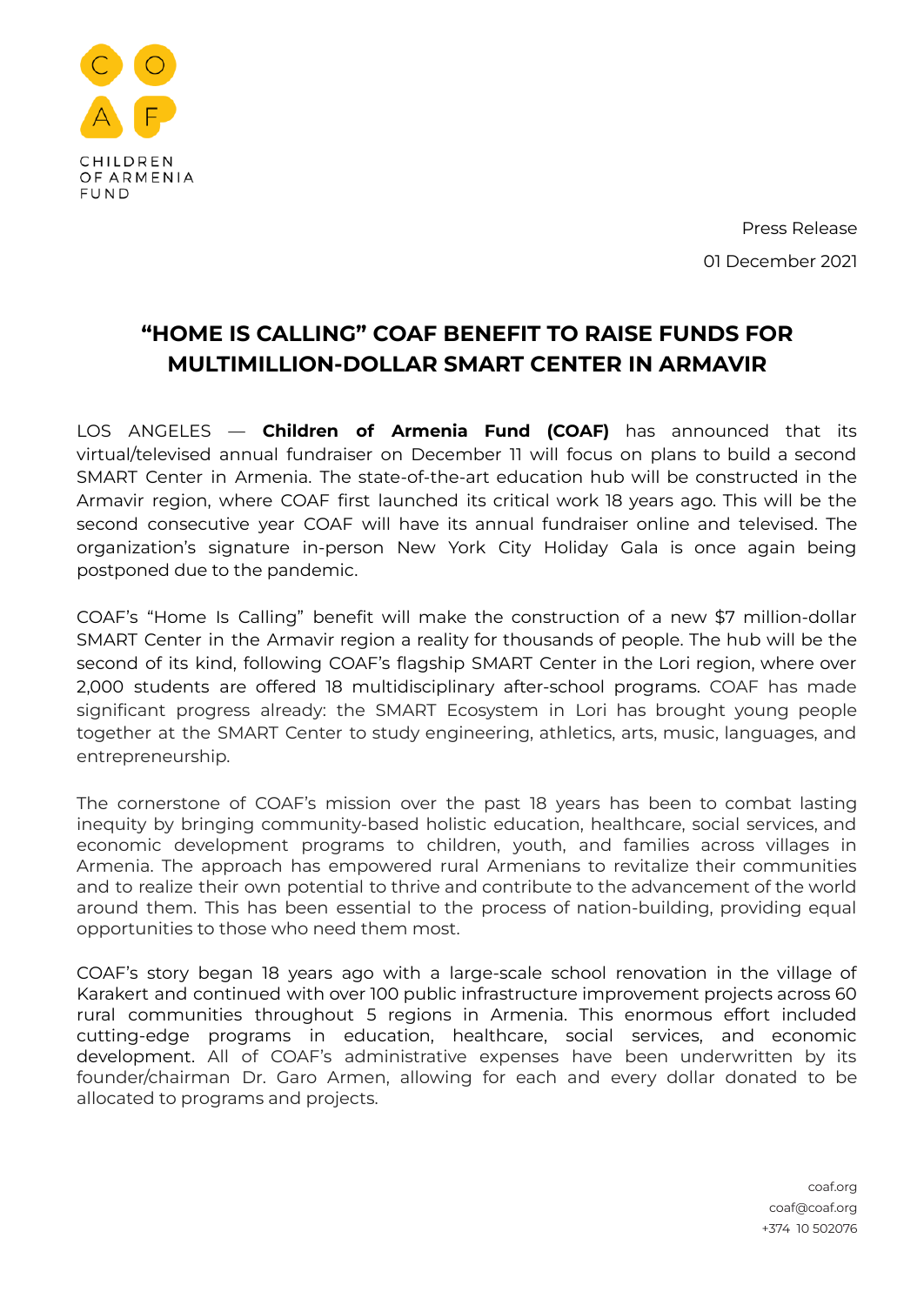

Embracing the spirit of homecoming that the holiday season embodies, the organization is returning home to Armavir and after almost two decades of experience in rural advancement to replicate the success of its SMART initiative in Lori. Armenia's recent setbacks have demonstrated that there is much to be done in terms of buttressing the country and reassuring its children that the Diaspora remains committed to them. COAF's steadfast commitment to rural Armenia's development during these uncertain times is stronger than ever.

This year's fundraiser will be hosted by recurring emcees Araksya Karapetyan of KTTV FOX 11's Good Day L.A., world-renowned auctioneer Gabriel Butu, COAF Head of Development Haig Boyadjian, with special guest appearances by actress Andrea Martin, actor Ed Harris, Nobel Prize winner Ardem Patapoutian, and novelists Chris Bohjalian and Peter Balakian. Musical performances this year include the internationally acclaimed opera singer Gurgen Baveyan, the remarkable "Aida Avanesyan & Svetlana Hakobyan" piano duo, and many other talents from Armenia.

Supporters worldwide can register to watch the "Home is Calling" benefit on December 11 at 5:00 PM PST / 8:00 PM EST by visiting [givebutter.com/homeiscalling](http://givebutter.com/homeiscalling) where you can also find more information on sponsorship opportunities. The fundraiser will also be televised live on USArmenia and ARTN.

## *About COAF*

*The Children of Armenia Fund (COAF) is a non-profit, non-governmental organization that employs community-led approaches aimed at improving the quality of life in rural Armenia, with a particular focus on children and youth. COAF's target development areas are education, healthcare, social and economic development. COAF launched its programs in 2004, starting in one village and expanding to 64 villages in Armavir, Aragatsotn, Lori, Gegharkunik, Shirak, and Tavush regions, impacting more than 107,000 beneficiaries.*

*Since 2015, COAF has developed and started implementing the SMART Initiative. COAF SMART is designed to advance a generation across the rural world through education that will benefit individuals, societies, and the environment. As an exemplary model of development, COAF SMART will be replicated in other regions and communities throughout Armenia. The first COAF SMART Center was inaugurated on May 27, 2018, near the village of Debet, Lori Region.*